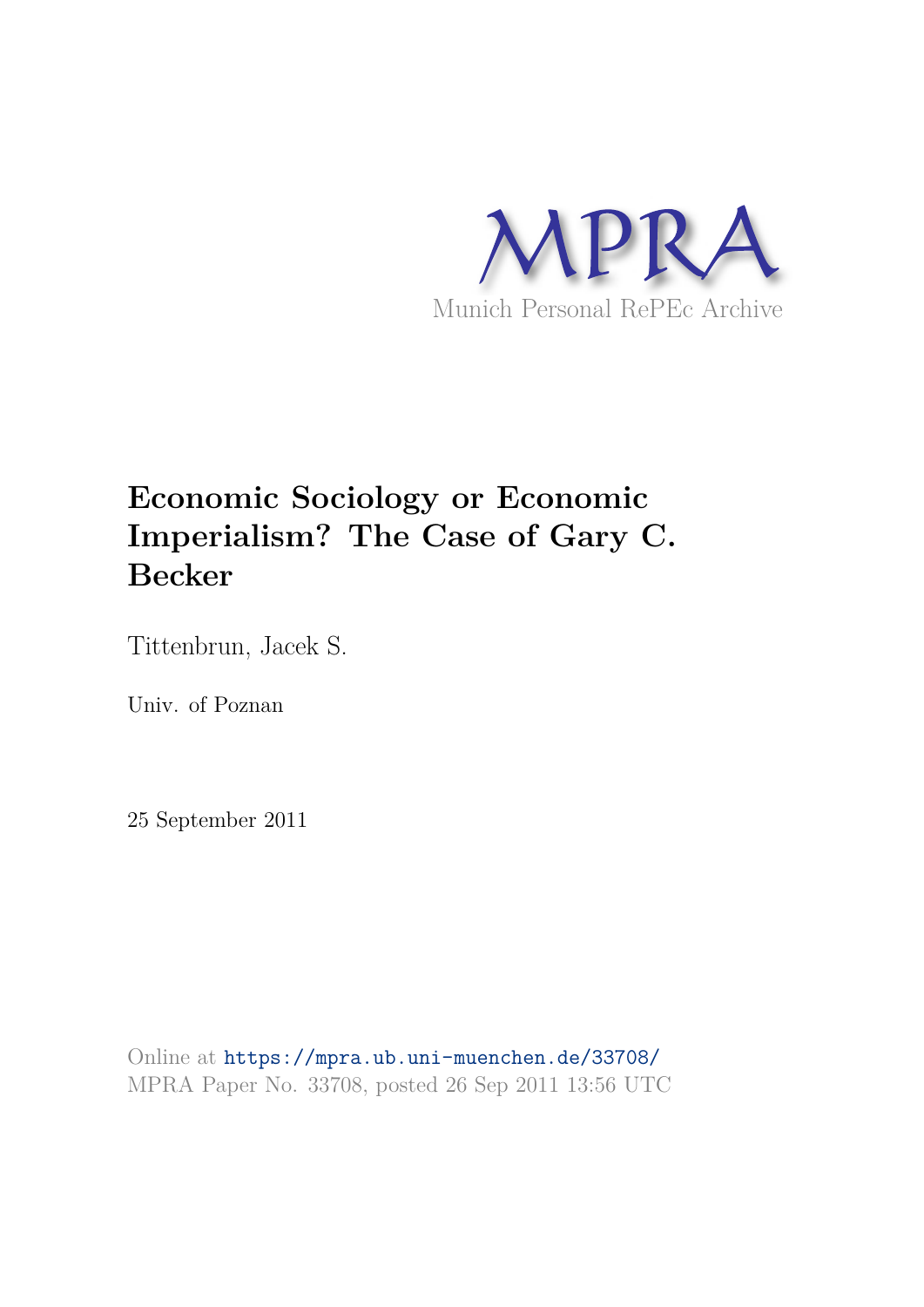#### **Jacek Tittenbrun jacek@amu.edu.pl**

#### **ECONOMIC SOCIOLOGY OR ECONOMIC IMPERIALISM?:THE CASE OF GARY C. BECKER**

*Economics must be the handmaid of sociology.—Wicksteed, The Common Sense of Political Economy* 

## **INTRODUCTION.**

Becker was one of the first economists to branch into what were traditionally considered topics belonging to sociology, including racial discrimination, crime, family organization, and drug addiction. (Cf. Freakonomics.) He is known for arguing that many different types of human behavior can be seen as rational and utility maximizing. He is also among the foremost exponents of the study of human capital. Becker is also credited with the "rotten kid theorem". According to the Nobel Prize citation, his work can be categorized into four areas: \* investments in human capital \* behavior of the family (or household), including distribution of work and allocation of time in the family \* crime and punishment \* discrimination on the markets for labor and goods.

His prime axiom - that all actors in the social game are economic persons who maximize their advantages in different cost situations - allows Becker to study so many different social phenomena that their sheer variety is mind-bogling: racial and sexual discrimination, human capital, social capital, crime and punishment, marriage and divorce, the family, drug addiction, and other in his eyes only apparently non-economic dimensions of society.

Thus, Becker does not restrict himself only to analyzing market behavior; rather he expanded the domain of economics by applying an economic approach in understanding problems beyond those characterized by market transactions. The orthodox economist's way of thinking about behavior is one where economic agents, both as individuals as well as parts of a larger community, face resource limitations that force them to make choices. At an individual level they make rational choices that are co-ordinated through the market or some other mechanism. In other words, economists apply an optimization principle subject to resource constraint and use equilibrium conditions for coordination of individuals' actions.

This notion refers to an abstract market, whose ‗extreme abstraction' (Slater and Tonkiss 2001:16) or ontological indeterminateness allows for its putatively universal application to all social domains. Since neoclassical economics taken over by Becker construes society as Bastiat's "great market place," it becomes a set of ordinary or explicit and social or implicit ‗markets' (Becker and Murphy 2000).An adversary of Becker quoting his statement to the effect that "The economic approach ... now assumes that individuals maximize their utility from basic preferences that do not change rapidly over time and that the behavior of different individuals is coordinated by explicit or implicit markets ... The economic approach is not restricted to material goods and wants or to markets with monetary transactions, and conceptually does not distinguish between major or minor decisions or between "emotional" and other decisions. Indeed, the economic approach provides a framework applicable to all human behavior - to all types of decisions and to persons from all walks of life" comments that "nothing now escapes explanation in terms of the maximizing agent - structural organizations, firms or contracts, parliaments and municipal authorities, marriage (conceived as the economic exchange of services of production and reproduction) or the household, and relations between parents and children or the state. This mode of universal explanation by an explanatory principle that is itself universal (individual preferences are exogenous, ordered and stable and hence without contingent genesis or evolution) no longer knows any bounds. Gary Becker does not even recognize those bounds Pareto himself was forced to assume in the founding text in which, identifying the rationality of economic behaviour with rationality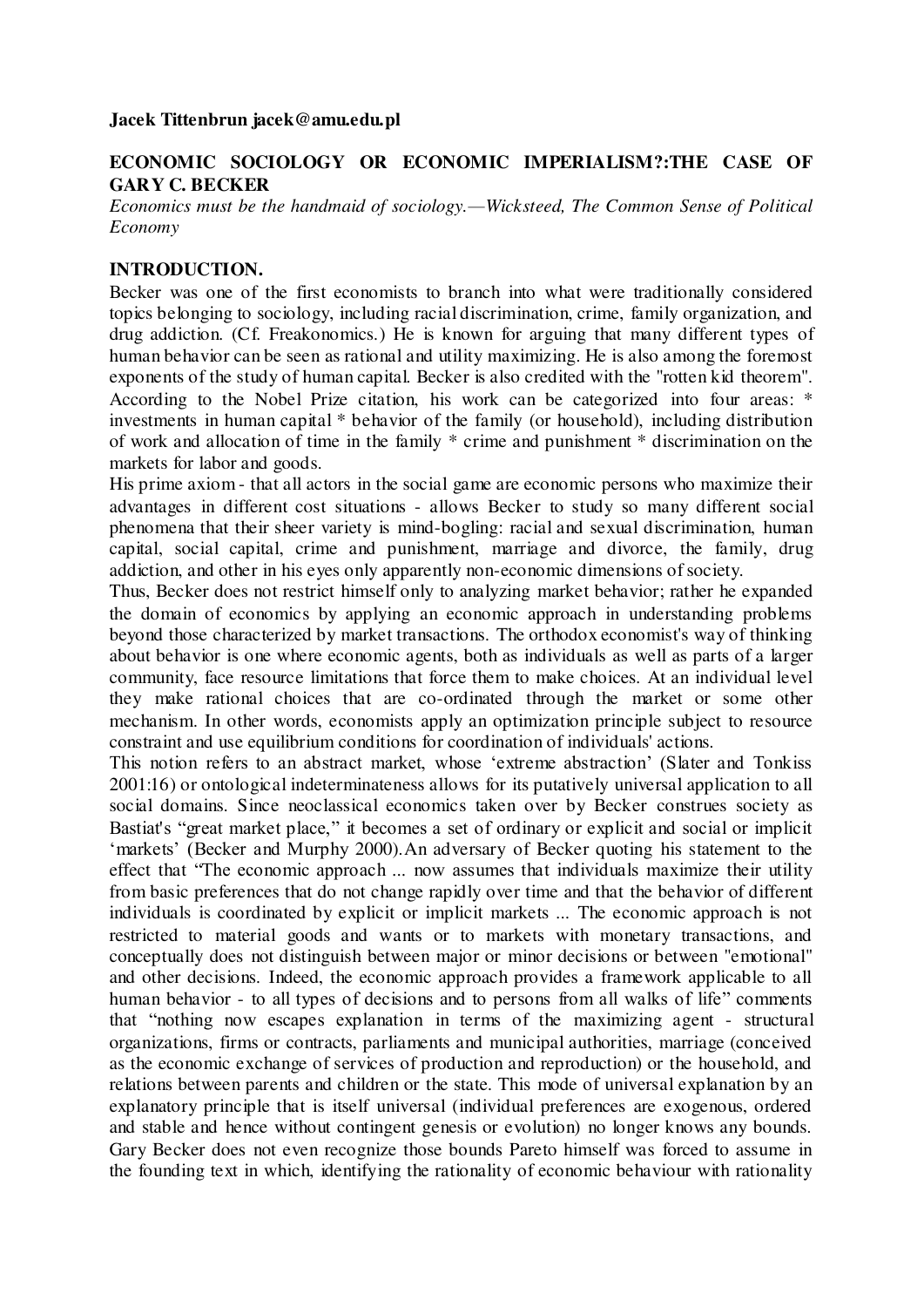as such, he distinguished between strictly economic behaviour, which is the outcome of 'a series of logical reasonings' based on experience, and behaviour determined by 'custom', such as the act of raising one's hat on entering a room 34 (thus acknowledging another principle of action - usage, tradition or custom - unlike methodological individualism which recognizes only the alternative between conscious and deliberate choice, satisfying certain conditions of efficacy and coherence, and the 'social norm', which also requires a choice for it to become effective"(Bourdieu 2005:210).

## **HUMAN CAPITAL.**

Becker's research was fundamental in arguing for the augmentability of human capital. individual make choices of investing in human capital based on rational benefits and cost that include a return on investment as well as a cultural aspect. His research included the impact of positive and negative habits such as punctuality and alcoholism on human capital. He explored the different rates of return for different people and the resulting macroeconomic implications.

Pierre Bourdieu begins his statement on the theory under consideration on a kind note, so the reader may be forgiven for being taken by surprise by what follows – namely, an assult on human capital from the perspective, paradoxically, of other forms of capital to which Bourdieu himself subscribes:

Economists might seem to deserve credit for explicitly raising the question of the relationship between the rates of profit on educational investment and on economic investment (and its evolution). But their measurement of the yield from scholastic investment takes account only of monetary investments and profits, or those directly convertible into money, such as the costs of schooling and the cash equivalent of time devoted to study; they are unable to explain the different proportions of their resources which different agents or different social classes allocate to economic investment and cultural investment because they fail to take systematic account of the structure of the differential chances of profit which the various markets offer these agents or classes as a function of the volume and the composition of their assets (see esp. Becker 1964b). Furthermore, because they neglect to relate scholastic investment strategies to the whole set of educational strategies and to the system of reproduction strategies, they inevitably, by a necessary paradox, let slip the best hidden and socially most determinant educational investment, namely, the domestic transmission of cultural capital. Their studies of the relationship between academic ability and academic investment show that they are unaware that ability or talent is itself the product of an investment of time and cultural capital (Becker 1964a, p. 63-66). Not surprisingly, when endeavoring to evaluate the profits of scholastic investment, they can only consider the profitability of educational expenditure for society as a whole, the 'social rate of return,' or the 'social gain of education as measured by its effects on national productivity' (Becker 1964b, pp. 121, 155). This typically functionalist definition of the functions of education ignores the contribution which the educational system makes to the reproduction of the social structure by sanctioning the hereditary transmission of cultural capital. From the very beginning, a definition of human capital, despite its humanistic connotations, does not move beyond economism and ignores, inter alia, the fact that the scholastic yield from educational action depends on the cultural capital previously invested by the family. Moreover, the economic and social yield of the educational qualification depends on the social capital, again inherited, which can be used to back it up. (1986)

Our Criticism of Becker's, and others' for that matter abuse of the concept of capital does not mean denying the importance of reality of the issues hiding behind all these buzzwords. Except that for their exploration it is essential to carefully separate what was hastily combined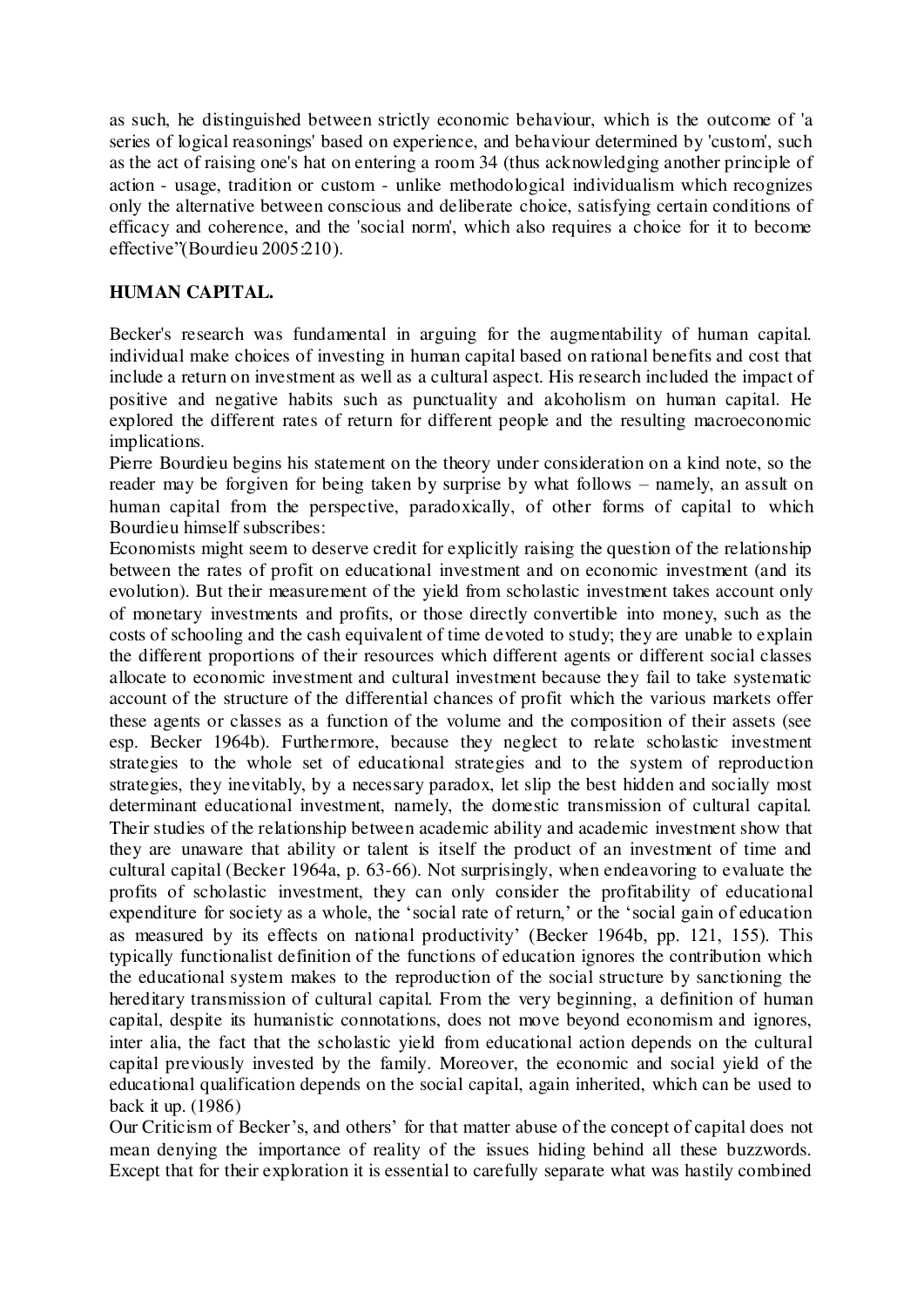as a result of often imperfect economic knowledge, as exeplified by such famous economists as Theodore W. Schultz or Gary Becker, sociologists and political experts who all show gaps in their knowledge of economy manifested in ignorance of the relationship between such categories as the capital, rent, quasi rent and most of all property. It is on the latter - in economic respect - we focus later in the text.

W. Petty back in the late seventeenth century attempted to estimate the monetary value of the entire population of England at that time, including human into capital. Because just as in the case of fixed capital also humans incur expenditure which are the source of the ability to provide services. With sales of services expenditure is paid back at a profit. William Petty estimated the value of the assets of the seventeenth-century England, whose conclusion was that the value of labor resources exceeds approximately 70% the value of fixed assets.

Similarly, for Adam Smith knowledge embodied in man and his learned skills were one of the forms, which manifests itself in the fixed capital. He distinguished between two types of capital. First, goods created turnover capital that produce revenue as a result of sales during the production cycle. The fixed capital consists of the tools, buildings and knowledge embodied in employees and their skills. This understanding of 'human capital' resulted from the assumption that capital is constituted of the means of production produced with the use of material resources

Employee earns his qualifications and skills while studying or training. At the same time he must receive funds for maintenance. Material resources, capital spent on these resources are real expenditure creating fixed capital, which therefore is somehow embodied in man.

Skills lead to greater efficiency and productivity of the worker, which in turn depend on the division of labor. According to our formerly mentioned socio-economic approach we are actually dealing here with the economic ownership effect.

Further development of the concept of accumulation of knowledge and skills of human beings is associated with the name of J.B. Say. According to Say work may be either productive and not productive. This second type can bring intangible effects, such as a lecture which is used by the student. Processing such effects (lecture) by, as Say understood, its consumption increases the production fund. However, this fund is a form of capital, from which its owner may derive income or profit. In other words, the 'capital' which one man has in the form of knowledge, skills, was transformed into an intangible result. In the process of accumulation and consumption, this effect was turned into a 'capital' of another person. In the 'Treatise of political economy'

Say also alluded to other aspects that currently form the human capital theory. He suggested a method for estimating the value of 'human capital' according to the achieved income in the period of earning. He also touched the problems of emigration of human resources from the point of view of losses for the left country. A more theoretically reasonable is, however, the approach to this issue from the point of view of the socio economic theory of property which turns the attention to the national nature of expenditure and training of labour force, whose holders emigrating leave the nation without the possibility of benefiting from the results of education and, taking in the form of their private labour power the effects of this education they transfer them to the other nation, including its specific classes. So accurate picture of the socioeconomic nature of the relationship taking place cannot be drawn by any theory of human capital.

Observations on the quality of human resources may be encountered in a pragmatic approach to business processes by A. Marshall. He lists the characteristics of work as a production factor, to which he particularly includes: lack of the existence of the capital market for labor and integral bond of employee with the work done by him. Marshall also argued, touching implicitly the economic issues of ownership, that during training of workforce from the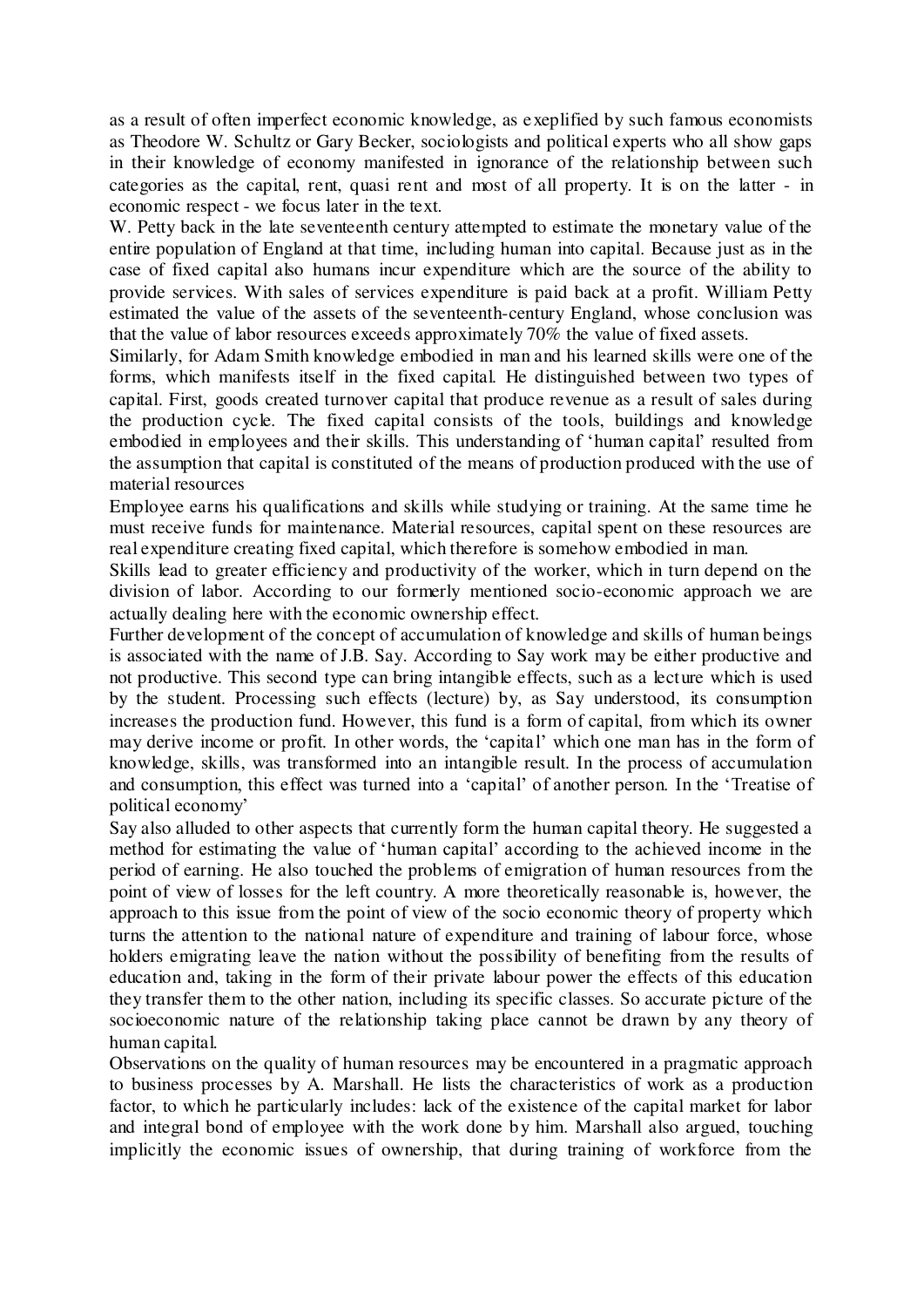initiative of the employer external benefits arise from which effects the employer can not fully benefit.

Arthur Cecil Pigou said: "Equally with investment in material capital, there are investments in human capital. Upon recognition of this fact the difference between saving in the consumption and savings in production is blurred. To some extent, consumption is an investment in an individual production capacity". And again, this claim touches the economic and sociological issues of the property theory, but since it does so in a cryptic way, it hides more than it discloses.

On the basis of modern neoclassical theory the pioneer of the use of the term was Jacob Mincer in the article 'Investment in Human Capital and Personal Income Distribution,' published in The Journal of Political Economy in 1958.

Apart from this economist, among the best-known works regarding human capital are those by Th. Schultz and naturally G. Becker, particularly the book titled ‗Human Capital,' published in 1964.

In terms of economic and sociological forms of ownership one should also consider condition, often cited as explaining and justifying the introduction of the concept of human capital, and consisting of the special characteristics of knowledge. Unlike MANUAL labor and other production factors, the use of knowledge leads to its expansion and self-development, ‗as far as physicians acquire more experience, their knowledge base grows, similarly to their equipment in human capital. Economics of scarcity is replaced by spontaneous generation. Portable and knowledge that can be shared can be transferred and shared. This transfer does not prevent the use of the given knowledge by its original holder. Transfer of knowledge may, however, reduce its scarcity value to its original holder  $\leq$  enwikipedia.org / wiki / Human capital  $>$ .

Similarity of concepts of human capital and one of the key objects of economic and socio biological ownership - the labour power is demonstrated by the concise definition of the former: human capital is embodied knowledge and skills (Becker et al., 1990).

This affinity is also shown by the otherwise surprising and rarely quoted use of the term ‗human capital' by non other than Karl Marx, who wrote in relation to one of the ways of production of feudal economic formation of society: "One of the ways in which the nobility disposed of its human capital was letting them (the carriers - note. JT) or allowing for an annual fee (fodder) per journey and earn a living in a random way" (Marx, 1859).

This type of serfdom of feudal peasant was expressed in the necessity for donations to the owner of labour rent, although he, as a partial holder of its own labour power, to some extent freely disposed of it" $(1859)$ .

Viewing the working class and other employee classes as owning their own labour power points to the most fundamental, in our view, flaw of human capital theory which, contrariwise, treats them in effect not as employees but as their own employers! From its perspective, after all, the classes concerned own their own human capital, hence should be treated as capitalists. And indeed, on the basis of the theory under consideration both the workers and their class opponents earn "rates of return" on their respective capitals. By the same token, the theory accomplishes a genuine feat – erases out of existence the crucial class cleavage in the capitalist economic capitalist formation of society. All the above-mentioned classes own capital, after all. Albeit it does not directly detracts from the cognitive merits of the theory, which must be demonstrated or called into question separately, the ideological nature of the just mentioned conclusion is crystal clear.

Returning to the former, scientific focus, it may be noted that the fundamental theory of G. Becker has been undermined by the micro-economic approach to information theory. Among others, AS Fine points out, in its framework the category of information asymmetry was applied to completely disregarded by Becker's financial markets, and similarly, the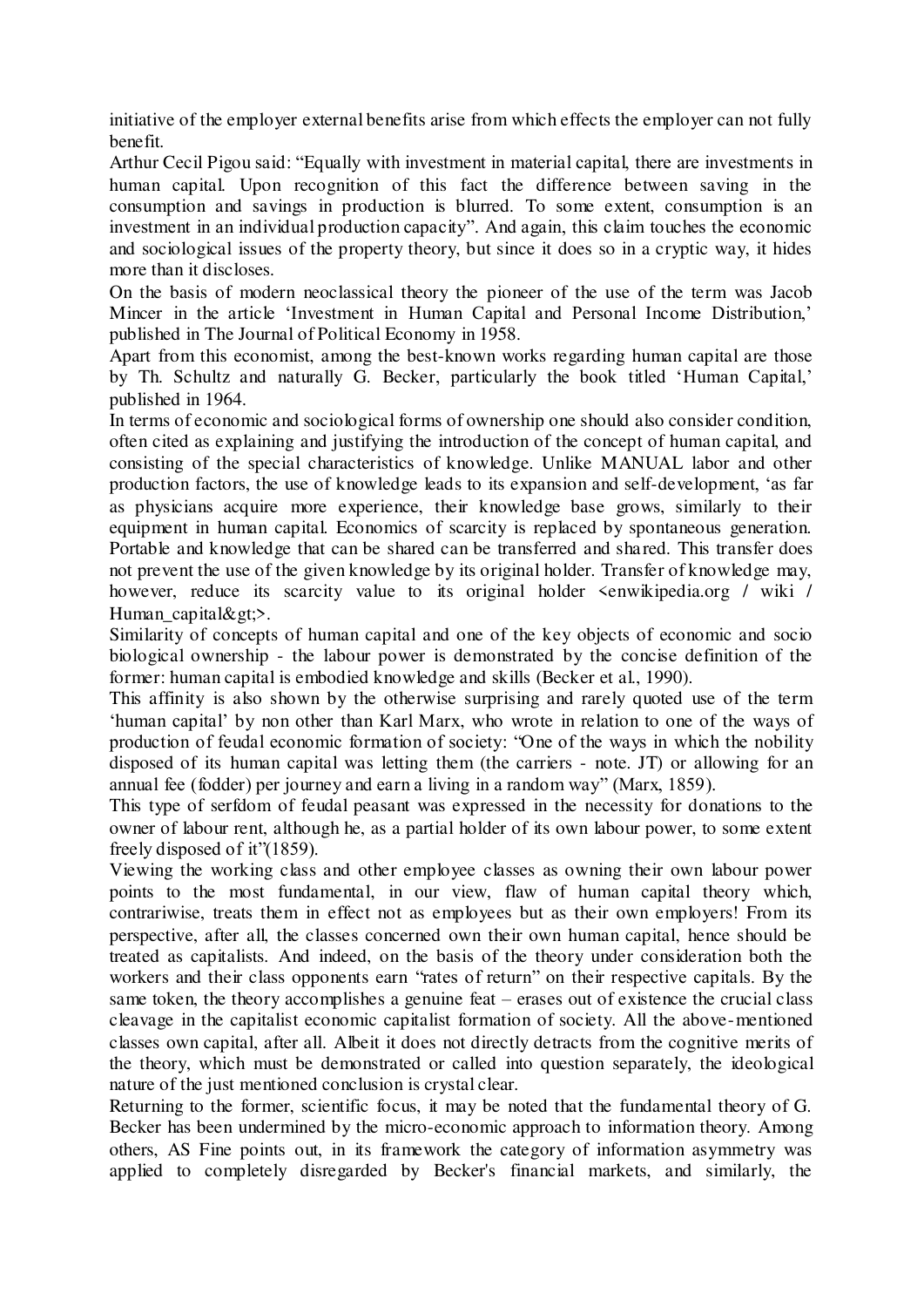application of this approach to the labor market revealed its shortcomings, calling into question the notion of efficient wages and with it the whole concept of human capital, especially its empirical conclusions about rates of return on investments for education, which - as noted by Fine - was enough to ensure that the theory of human capital was renounced by one of its most ardent supporters (2001: 20, 46).

It is, on the other side, another rather harsh critic of the theory under consideration who condemns its ideological function manifested in its capacity "to justify inequalities (...) (with reference to) .. two people working a similar number of hours at the same company, one of which earns 10, 100 or 1000 times more than the other. The concept of human capital justifies this glaring inequality, as well as any other, which can always be said to result from the 'non observed' and 'non observable' differences in human capital in both people' (Hyde). According to the researcher the human capital theory plays equally apologetic functions under the legal doctrine, not adding an ounce of explanatory power.

The discussed theory has not become part of the accounting practice, for example, when AT & T Corporation reduces employment by 40 thousand employees that we will call conceptual, it ‗does not writes down any share capital; it only subtracts their salaries from the amount of corporate spending.".

Hyde goes on to say that 'the theory of human capital plays no role in the tax law or accounting practice, and its absence facilitates preference of lay-offs and reduction over other methods of cutting corporate costs." The theory is also absent in employment discrimination 1 cases in which requirements of education regarding individual positions are pushed aside because of their ‗divergent effect' on different racial groups. Such educational requirements can not be maintained as a stimulus for further individual investment in human capital.

On the other hand, human capital theory hides behind the justification of otherwise not defensible features of the labor law, such as competition limitation, the obligation of employees to pay back employers for training costs and trade secrets. The theory of human capital is a fundamental obstacle on the road towards the realization of our most urgent legal and economic needs: to understand the economics of information, particularly ownership of the information when it is nobody's property. (Hyde). Without challenging the validity of the argument of the author, one has to accuse him, in turn, of legal formalism of the concept of property, showing in the use of the above-mentioned notion of nobody's property behind which most likely some sort of common property is hiding. Avoiding this kind of juridical or common sense fiction, adopted in this study socioeconomic theory of property allows also, as we shall see, the inclusion in the sphere of analysis of phenomena neglected by the concept of human capital, such as discrimination Discrimination based on gender, ethnicity, etc. connections, networking, personal credentials, etc. All can be incorporated into the framework

 $\overline{a}$ 

<sup>&</sup>lt;sup>1</sup> This is linked to more general point pointed out by Steel: "In ignoring the relevance of values, neoclassical analysis overstates the relevance of preferences. Thus, for illustration, Gary Becker 's The Economics of Discrimination (1957) and Harry Johnson's "A Theoretical Model of Economic Nationalis m in New and Developing States" (1965) might be indicted for having "fostered the illusion that 'raising the cost' of discrimination (or nationalism) is the simple and sovereign policy instrumen"(Steel 2004). Along the same lines, Steel stresses that "in restricting explanations of behavioral patterns to changes in prices, incomes, and other "economic" variables to the neglect of any appraisal of values, neoclassical analysis was destined to draw implausible conclusions. Thus, in their analysis of beneficial and harmful addictions, Gary Becker (1930– ) and George Stigler (1911–) "take the elasticity of the individual's demand curve for music or heroin as given and, it would seem, immutable" (Hirschman 1984: 90). Thereby, the normative aspects of education are excluded from the "positive" remit of neoclassical economics. The implicit assumption—that, though responding rationally to price incentives, both the Philistine and the drug addict are beyond redemption or, rather, have no call upon our abilities to educate—denies any consideration of the uniqueness of man within the animal kingdom. The uniqueness is that man is able to reflect upon his values (or opinions): Man is the only animal that laughs and weeps; for he is the only animal that is struck with the difference between what things are and what they ought to be. (Hazlett 1819)" (Steel 2004). For getting people to indulge less in those odd 'tastes' " (Hirschman 1984: 90).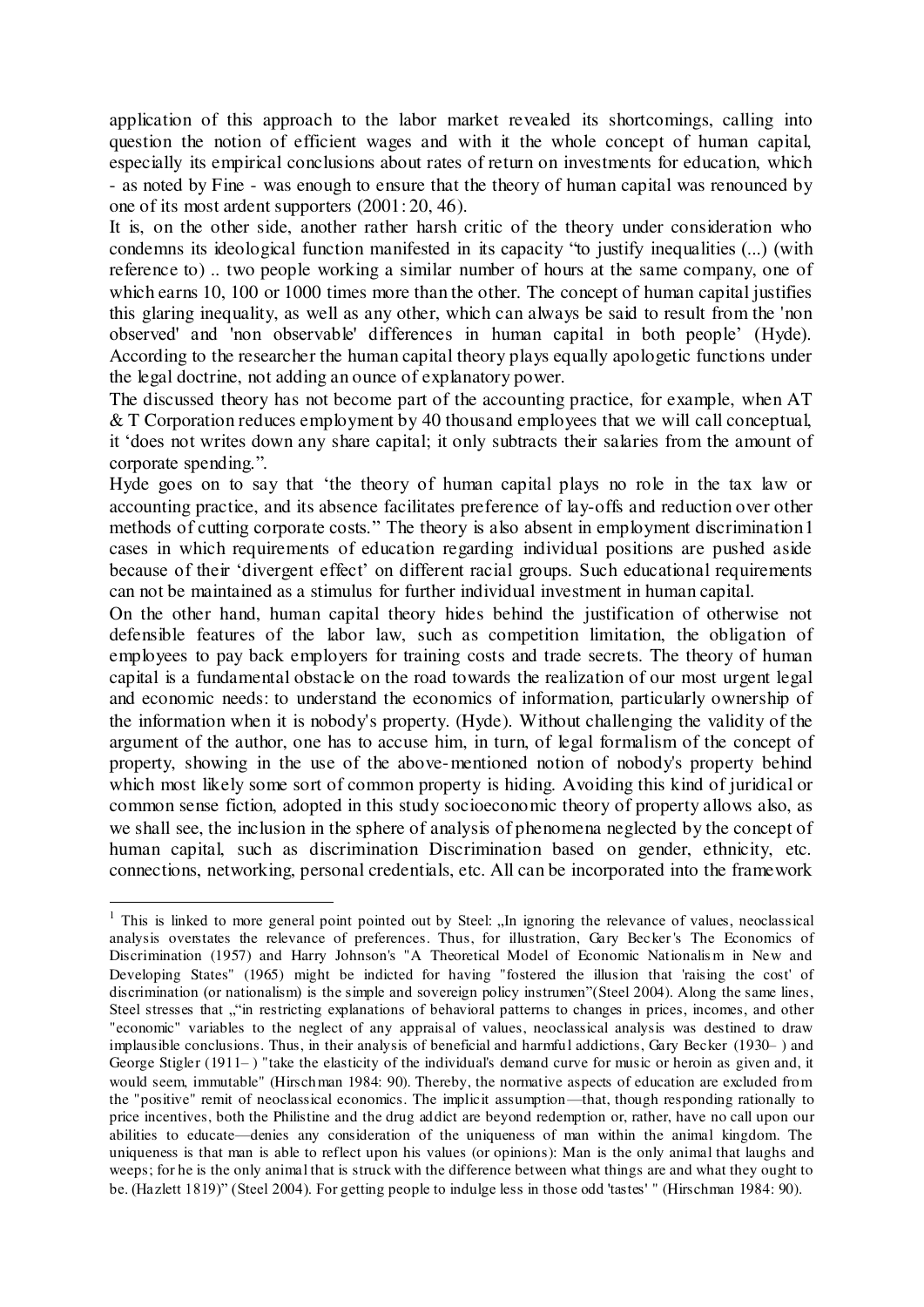of our theoretical approach. For it does not negate the importance of phenomena dealt with under the slogan of human capital or relative achievements of the theory such as drawing attention to diversity - in our categories - of labor power, unlike the unedimensional concept of the factor "labour" or extension of the field of study onto long-term (or even lifetime) earnings, as opposed to only the current wage. On the other hand, due to the fundamental theoretical reasons we can not remain uncritical to it.

According to the theory under investigation the rational worker invests in training which will maximize the economic return (earnings) on investments while free competition among firms for labor skills guarantees a price for that labour

The theory's focusing on individuals means that explanatory variables are personal properties while taking structure largely for granted. As a result socio-economic success or failure hinges upon the characteristics brought into the marketplace by the individual workers. This model of earnings determination, however, is unsustainable. Beck, et al (1979). focus on the issue of fixed returns, the assumption by human capital theorists that economic returns to worker characteristics are uniform.

In order to do this, they rely on sectoral economic differentiation models based on theories of economic dualism. These models2 divide the industrial structure into distinctive sectors within which employers and workers face fundamentally different conditions and operate according to fundamentally different rules. Beck, et al. distinguish two sectors:

1.) The core industrial sector: This is dominated by large corporate enterprises which came to constitute an oligopolistic system of production. It includes those industries that comprise the muscle of American economic and political power. The firms are noted for high productivity, high wages, high profits, intensive utilization of capital, high incidence of monopoly, and high degree of unionization. E.g., automobile, steel, and rubber industries.

2.) The peripheral sector: This is characterized by small firms, operating in a more or less open, competitive capitalistic environment. They are concentrated in agriculture, nondurable manufacturing, retail trade, and subprofessional services. The peripheral industries are noted for their small size, labour intensity, low profits, low productivity, intensive productivity, intensive product market competition, lack of unionisation, and low wages. unlike the core sector industries, the periphery lacks the assets, size, and political power to take advantage of economies of scale or to spend large sums on research and development.

Theories of dual economy suggest that these sectoral differences have important implications for the opportunity structures and work experiences faced by individual employees.

Beck, et al. perform empirical analyses on data from the 1975 and 1976 General Social Surveys. The sample consisted of 1,683 members of the experienced civilian labor force. The independent variables were:

- 1.) Human Capital Variables: parental education and occupational prestige, age, respondent's education (investment)
- 2.) Demographic Variables: gender and race
- 3.) Occupational Variables: occupational prestige, union membership, employment status, work stability, and industrial sector (core vs. periphery)

The dependent variables were the natural logarithm of annual earnings and a binary variable coded for earnings below the poverty threshold. The results, in a nutshell, are:

1.) There are important differences in the labor force composition , work experiences, and earnings of the sectors. Core workers have larger, more homogeneous annual earnings than do periphery workers. They also have, on the average, more schooling, better educational credentials, parents with better education and higher occupational status, and they are more likely to be male and white than female and non-white. Also, core

 $\overline{a}$ 

 $2$  They are similar to that by Galbraith.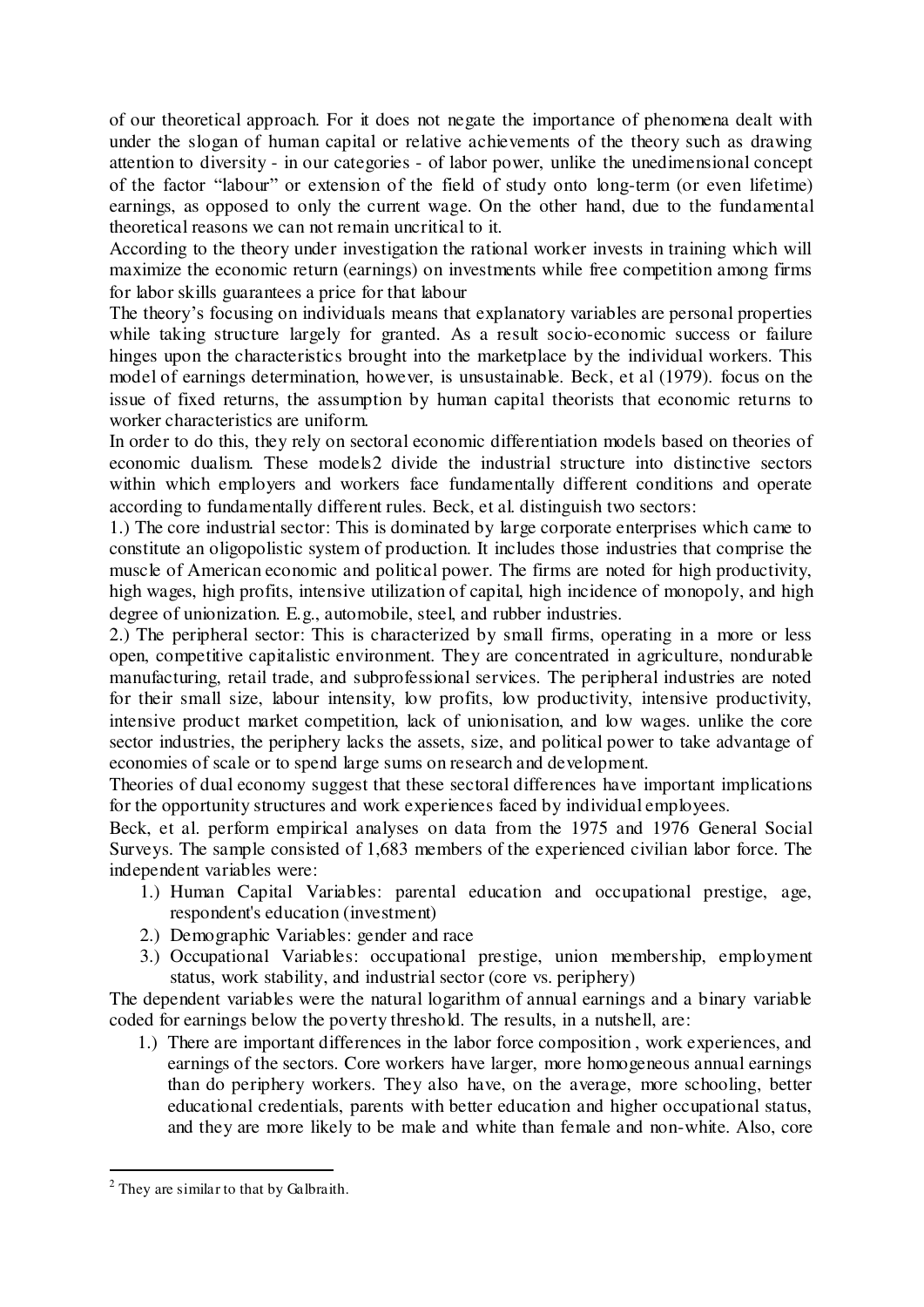members are more likely to be in higher prestige occupations, to be employed full time, to work more hours per week, and to belong to a union.

2.) There are persistent sectoral differences in economic outcomes which cannot be explained by the racial, sexual, human capital, or occupational characteristics of their respective labor forces. (Baron)

As regards the notion of human capital, one cannot but overlook its ambiguity. Becker in the slogan written for the Small Encyclopaedia of Economics, writes that the material forms of capital are not the only ones; education, computer course, spending on health care, lectures on the virtues of punctuality and honesty are also capital. However, because they raise earnings, improve health or develop a person's good habits over the majority of the person's life. Therefore, economists claim spending on education, training, health care, etc. to be investment in capital. These are called human capital ... 'The ambiguity here lies in the inability to determine whether the author refers the concept of equity to education, health, etc. or to the efforts to gain or improve these.

This definitional vagueness is not eliminated by the fact that Becker claims further that education and training are the most important investments in human capital. Such a dual approach also applies to certain concepts related by substance to the Becker theory of human capital, in particular the notion of the family or household.

## **HOUSEHOLDS .**

On the basis of his own questionable assumptions Gary Becker stated that 80% of the resources of rich countries is human capital. Material resources, facilities and natural resources are only 20%. In his 'Treatise on the Family' the US economist and sociologist emphasized the role of the so-called basic cell of society in the creation of human capital. According to Becker, it is in the family that young children acquirethese basic characteristics that make that society properly functioning, characteristics such as solidarity between siblings, solidarity between parents and children, respect for others,punctuality, love of order, etc. All these basic features are acquired in the family.

And that as a standard, these tasks and many others fall on the shoulders of women (Becker stresses that the mother is a cook, seamstress, teacher, nurse, an economist, judge, etc.) the author of "Treatise on the Family" claims that he was able to even give a number that indicates the importance of mother: according to him through their work they produce at least 30% of national income.

These statements are a part of Becker's theory of the household according to which 'households' are no longer treated as passive consumers of goods and services purchased in the market sector, but as active producers of such non-market goods, as health or prestige. These goods are the result of a combination of market goods, the time available to household members and the variable 'environmental', such as education, capacity and others' (Becker 1990: 162). These statements involve a number of problems.

While what has been called Becker's economic imperialism has been often criticize, we also have to admit the undeniable merit of his analysis in its extension onto activities in the household. Leaving the answer to the question primarily to economists to what extent such activities should be counted to national income, and similar economic indicators, we cannot leave without a comment many specific characteristics of their recognition by Becker. In the above part of the book of the US economist and sociologist, the Polish translator used the term "commodity". In that same book there is talk about commodities, which are a direct source of utility' (Becker 1990: 236). Well, the English equivalent of the term "good" is "good" rather than "commodity", the latter term means commodity, and if we apply it to ‗good', then to mass produced good on a large scale, which, as is easy to notice, does not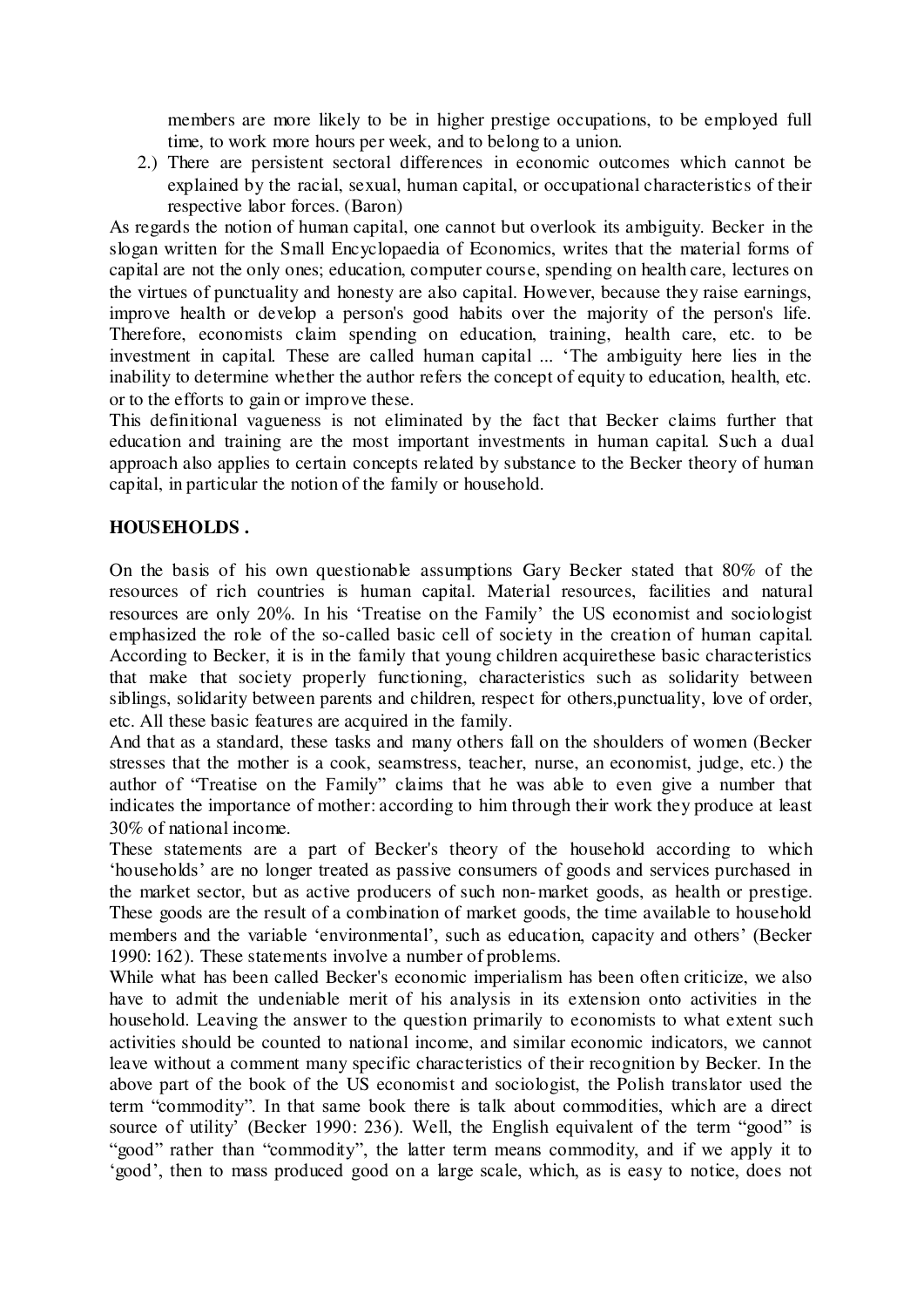apply - however we would recognise their creations - to households. Classic examples of the products described in the language of economists as commodities are the products of agriculture or extractive industries: wheat, oil, units of which are indistinguishable from each other and therefore exchangeable for others that are natural candidate for the role of the object of trade in the markets of futures and other derivative instruments.

The fact that the author himself had doubts about his own terminology, is provided by the ‗Treatise on the Family' in which the term ‗commodities' is indeed consistent, but always in inverted commas, which naturally causes more than solves problems.

Becker writes, for example: "Time and goods are contributions to the production of 'commodities', which are a direct source of utility. These goods can not be purchased on the market, but they are produced and consumed by households using market purchases" (Becker 1990: 31).

Becker, therefore, on the one hand distinguishes market goods or non-market goods, but he blurs the distinction by introducing the ambiguous term of 'commodities' or quasi-goods. However, goods and services produced and consumed within the families or households are not any goods, because they are devoid of their basic feature, which is exchange value. production for profit. Goods and services in question are an element of natural economy, not market economy. It is a sector of the economy of a real fundamental economic and social significance3 ; and from this point of view, it's good that Becker - though of course he was not the only nor the first - paid analytical attention to it, however, theoretical categories through which he considers this sector are neither adequate nor fortunate. Becker uses in that context the word 'work' (housework, division of household labor).

Activity, whether a man's or woman's or a child's within the family is not work nor labour unless it has the nature of commercial activity, is used to get the basic means of sustenance.

This theoretical and conceptual confusion has its source equally in the dogmatism of o ur awardee, seeking to expand what he posits the extension of the principles of economic theory onto non-economic fabric of society. This materializes in reality not as much in expansion but in narrowing of the point of view and forcing phenomena and processes within these structures into an overly tight frames of these initial ones, expanding horizon of analysis, which reveals lack of clarity in the issue of understanding of the concept of economy and its relationship to the concept of production of material goods etc. One of the consequences of a lack of having an adequate theory of society as a whole is a conflation in the Becker description of 'production' of a household of real economic activities with the activities which by no means belong to economy, which is seen in this enumeration: Goods produced in the household are numerous and include, for example, quality of meals, offspring quality,

 $\overline{a}$ 

 $3$  Data from 12 OECD countries from different years in the period between 1985-1992 shows that the average time for an adult's paid job was 24 hours per week, while the average duration of 'work' in the household was more, because 26 hours per week (Goldschmidt-Clermont and Pagnossin-Aligisakis 1995 ; Ironmonger 1995). Becker has therefore the basis to claim (even if the statement contains questionable parts) that 'in the entire history the volume of expenditure of time assigned to paid work never permanently exceeded the volumes of time spent on other types of human activity. Even if the working week was six days 14 hours a day, still half of the global time was devoted to sleeping, eating and other activities . Economic development led to the great secular shortening of the work week, so that now in most countries it is not more than fifty hours, i.e. is less than one third of total disposable time. As a consequence issues of allocation of time not used for commercial activity and efficiency of this use may be at present more important for economic welfare than the issues of working time itself; interest of economists in the issues of working time is, however, still uncomparably greater. Fortunately, there can be observed some turn in the direction of restoring appropriate proportions. A longtime time tendency of shifts in the volume of time devoted to earnings-oriented work is decreasing – in part because the young come late to the labour market due to longer periods of education. (Becker 1990: 161).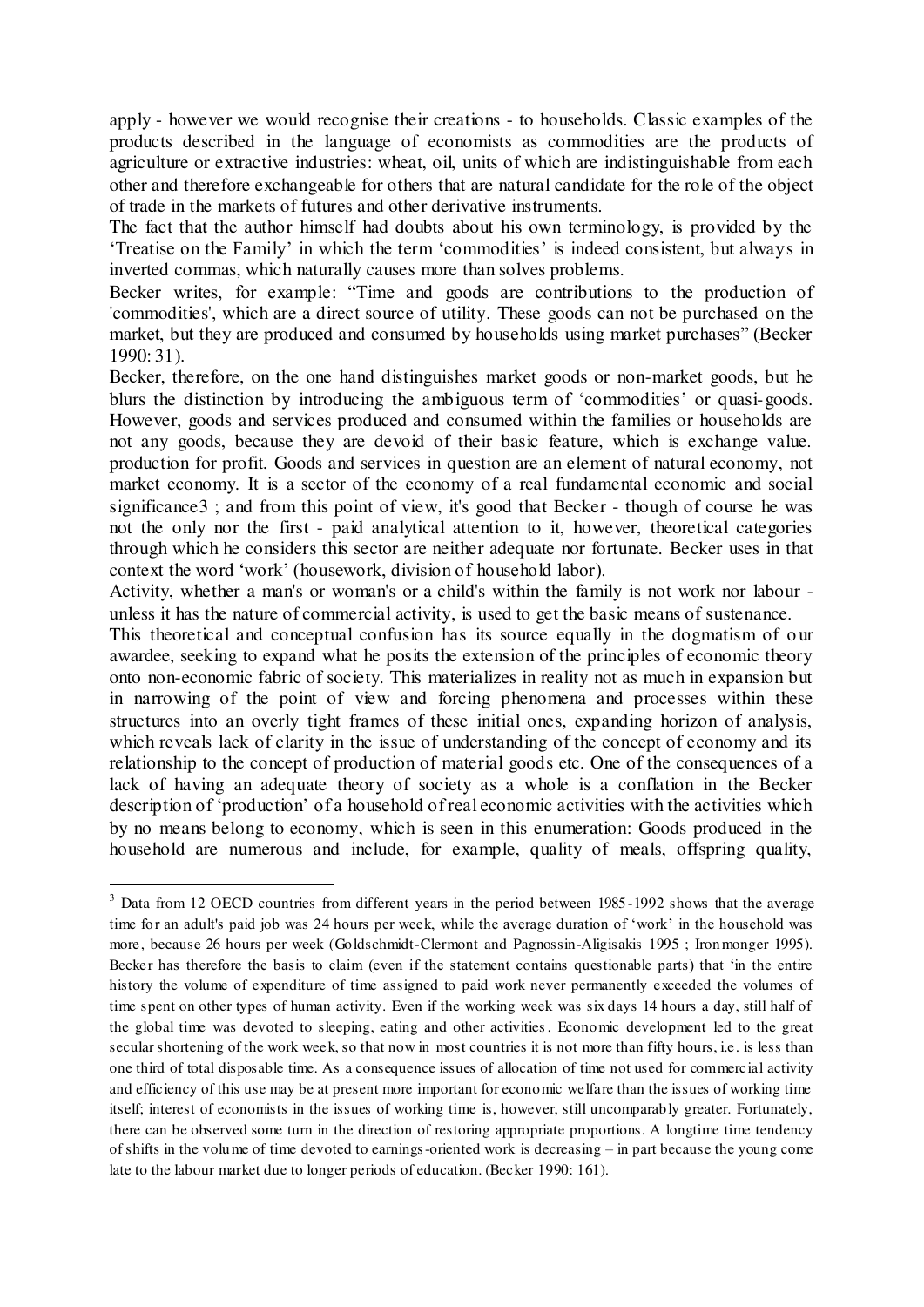prestige, recreation, companionship, love, health ,..(..).. 'good health', the offspring, marriage or ‗interurban visits' (Becker p. 257, 353). Hhis glossing over the economic disparities between economic and non-economic activities and leads to false analogies: 'Great companies are much more common than large households because scale benefits from specialized investments and division of labour are more important for companies (Becker 1991: 301).

## **FAMILIES.**

Closely connected with the theory of household production remains - on its part also linked to the concept of human capital - Becker's theory of the family.

This concept, with its central thesis on the distribution of 'work' between the spouses, thanks to which one of them (in a typical situation the husband) may specialize in commercial activities, while the second - in the household activities, which allows both to focus on that in which they show, in economic theory words, comparative advantages which serves to explain the phenomenon of higher wages that men are to achieve compared with singletons. In contrast, no one bachelor is able to establish such a division of activities and from the nature of things is loaded with both paid work and household duties, which must limit his investments in his own human capital. Because of the relative impairment of unmarried men compared to married men, the latter according to Becker's model should be more productive and hence earn more (Loh, 1996).

Becker's family theory does not work, however, when confronted with empirical data. According to this theory working men with not working wives should receive higher salaries compared with those who also work, but whose wives also work. They have greater opportunities for human capital accumulation through greater specialization. However, in a situation when both spouses work, the possibilities of specialization are decreased, and the excess wages earned by such men compared to unmarried men should accordingly also be reduced (Gray, 1997)

The results of multiple regression, however, have not confirmed the existence of such interdependencies between the size of the premium and the number of hours devoted by the wives to the household.

It was assumed that more educated wives are more likely to specialize in paid work, thus forcing 'their husbands to take on more household duties reducing size of this premium. It was found that compared with single men, married men whose wives did not complete secondary education earn 11.8 percent less have secondary education - earn 4.3 percent more have incomplete higher education - earn 7.1 percent more have complete higher education - 11.5 percent more (Cornwell & Rupert, 1997).

It is clear that, contrary to Becker's notion, married men gain from marriage with educated women. But how to explain these results, contrary to the implications of the theory of Becker according to which the work of wives means the transfer of most of the domestic yoke on the shoulders of men, which reduces their commercial focus preference. Well, first, families with higher income, which is often associated with higher education usually employ nannies and other domestic servants, and, secondly, which is even compatible with more general assumptions of Becker's approach, families with higher education realize the existence of higher costs of abstaining implied by time spent on household production, therefore choosing to have fewer children. Both these factors make the yoke of domestic toil in the bettereducated families actually smaller (Loh, 1996).

Attention is also drawn to another factor that may act in the same direction - better career opportunities of men who have educated wives thanks to the help (advice on transfers, tasks, etc.) which the wives are able to afford them in this field (Korenman & Neumark, 1994).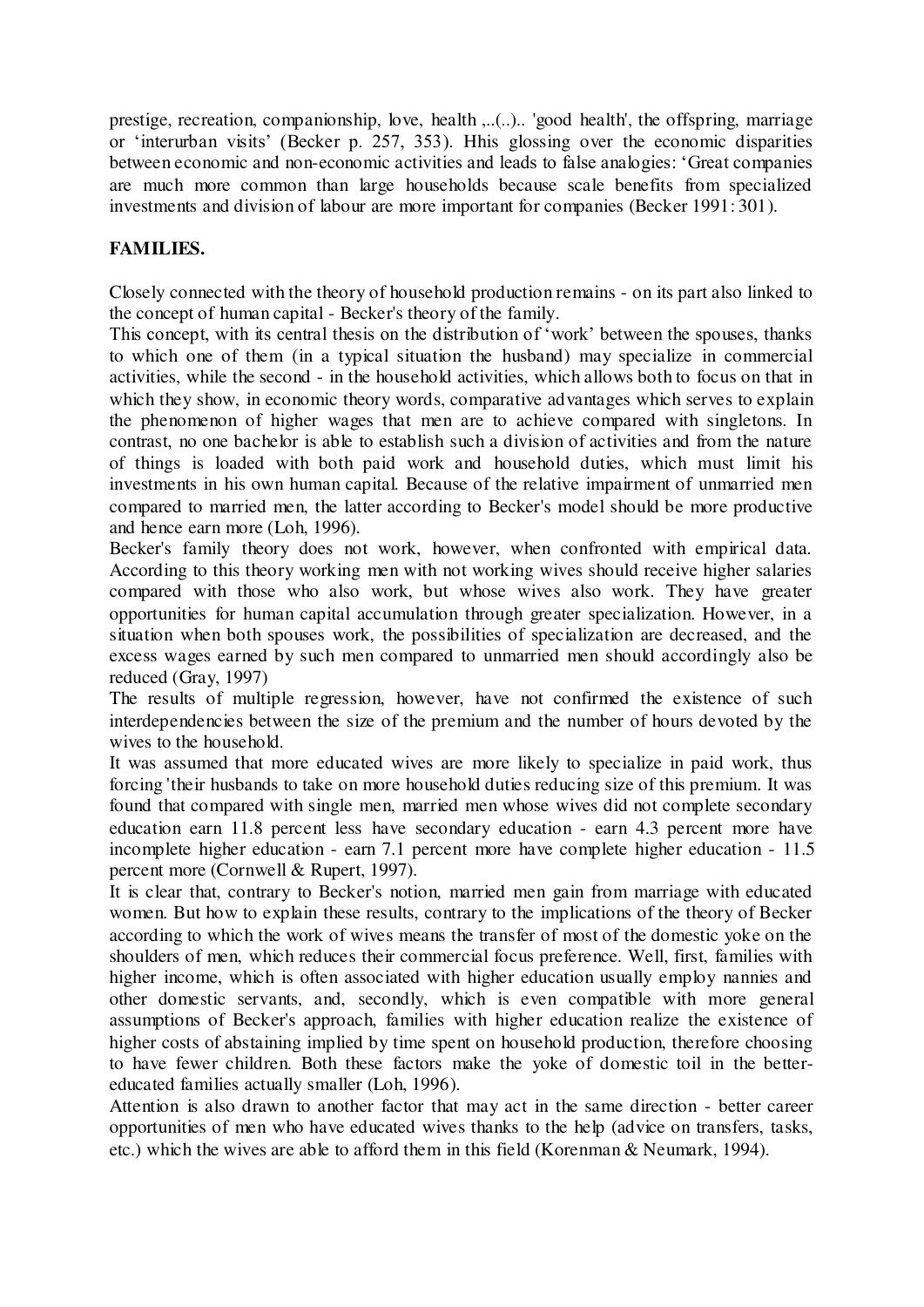In another study, checking Becker's theory it was taken into account the class differences based comparing with each other the differences of salaries of married men and single men on the basis of, on the one hand, the so-called. self employed (i.e. the representatives of the petty bourgeois class), on the other hand - employees. According to the theory by Becker's if married men are actually more productive than the unmarried men, then this higher productivity should be revealed with higher earnings regardless of where and how they earn for a living. Meanwhile, regressions showed that there is a significant difference in this respect, to the detriment of 'self-employed. Whatever the reasons for this state of affairs (among the possible reasons the following were hinted: later marriages of businessmen arising from the time they have to devote to the establishment and operation of their businesses, which means reduction of benefits from marriage, lowering revenue by business people for tax reasons embracing, which reflects the class economic specific situation of this class their earnings from work, both incomes and losses from economic activity also losses) does not correspond to the Becker thesis of the family theory. Finally, the third large study regarded the comparison of the salaries of men who lived before the wedding with their subsequent spouses and those who did not go through such cohabitation. According to Becker's theory wages should be higher in the first case due to the longer period of investment in human capital. Even if in the period of cohabitation there was no formation of any division of labor, the knowledge accumulated during this period by both partners on their strengths and weaknesses gives them a privileged starting point for developing such a specialisation at the beginning of the formal period of cohabitation (Loh, 1996.) Meanwhile, empirical data suggest that both groups receive remuneration with the same difference in plus compared to unmarried men, which undermines the concept of specialization of Becker's.

It is worth quoting the results of a test of identical twins, which, not necessarily upholding the theory formulated by Becker, however confirms the thesis of the higher salaries earned by married men compared to unmarried men. This type of twins were selected for the study due to their identical genetic equipment and the environment in which they grow up, which means having identical physical and mental capacity, and thus, which can be reasonably assumed, productivity. . This allows one to conclude that if between these brothers there is a difference in earnings, the reason is marriage.

As the study of 136 pairs of monozygotic twins showed (85 per cent of them were married and in 23 percent of the cases, one of the twins was married, but his brother) married men with these characteristics controlling the impact of education have 26 percent higher wages than their unmarried brothers.

Similar results were obtained, taking into account other factors whose impact on the studied phenomenon was neutralized, such as the status of divorcee, a widower, spouse's work experience, the career, number of children (Antonovics & Town, 2004).

Gary Becker was as is well known both the economist and sociologist. Strange therefore that he did not pay attention to common property (in the socio-economic sense) as the basis of the family in the sense defined by him. He stated: "The family is an organization with a very high level of internal, mutual, connections. It has the following characteristics: any redistribution of income within it does not impact on consumption or on the welfare of any of its members because it immediately entails compensatory transfers from the head of the family. Both the head of the family and its other members act as if all 'loved' each other '(even if they were selfish) in the sense that they maximize not their individual 'own' income, but income of the family"(Becker 1990: 436).

In the above definition a formula appeared referring to the fact that 'even the selfish family members are sometimes willing to do, as if their attitude towards others was altruistic.

This tendency to simulate altruism, Becker christened with the rotten kid theorem. This theorem, according to the naturalistic trend detectable in Becker, was used by the American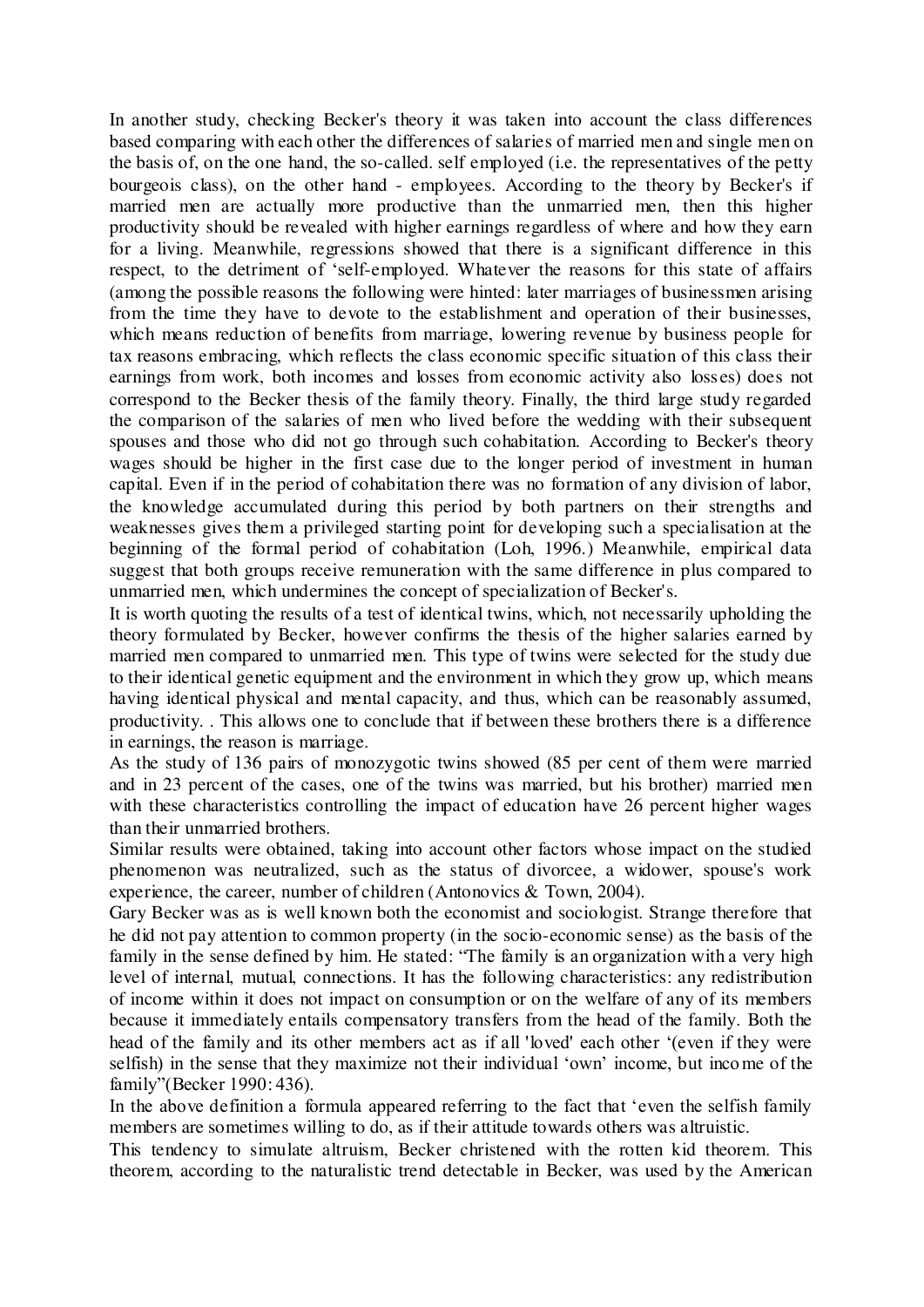economist and sociologist to among others 'explain why biological selection can in the course of time work in favour of altruistic behaviour (Becker 1990, 432).

Interestingly enough, in another work the author challenged the validity of his theorem, showing that it does not apply 'when parents do not provide children with gifts or inheritances. This may be because their altruism is weak, but even parents with strong altruistic tendencies may not give gifts or inheritances, if they expect that their children will be much richer than themselves. Children are more affluent than their parents, when economic growth is fast and if their equipment in the skills and other characteristics is higher than that of their parents.

Inheritances are large in rich families, quite common in middle-class families and irrelevant to the poor. One of the reasons is the fact that children's equipment is usually greater than their parents' in poor families, but are often lower in rich families' (Becker 1991: 364).

Empirical evidence for the concept of altruistically motivated transfers and altruistic ties having an impact on consumption in families are at best mixed (Cox 1987, Cox 1990, Cox & Rank 1992, Altonji et al. 1992, Altonji et al. 1997).

The rotten kid theorem itself was negatively reviewed in research.

That's not all, although in the above formulation Becker used the term 'as if', then in the ‗Treatise' he calls altruism the same behaviour without any adjectives, which blurs the qualitative differences between different types of actions and may be accepted only on the basis of extreme type of behaviourism: "Because the altruist maximizes his own utility, he may be from the perspective of utility called selfish, not altruist..(..).. I give a definition of altruism, which concerns the behaviour - choices of production and consumption, rather than a philosophical discussion about what really motivates people"("Becker 1991: 279).

## **MARRIAGE.**

As has been indicated above, Becker's research on human capital has had many implications for the family such as the marriage market, divorce, fertility. Becker argued that such decisions are made in a marginal cost and marginal benefit framework. For example, he found that wealthier couples have higher cost to divorce and thus a lower divorce rate. A major focus of Becker's research was the impact of higher real wages in increasing the value of time and therefore the cost of home production such as childrearing. As women increase investment in human capital and enter the work force the opportunity cost of childcare rises. Additionally, the increased rate of return to education raises the desire to provided children with formal and costly education. Coupled together, the impact is to lower fertility rates. A more controversial issue was Becker's conclusion that parents often act altruistically towards selfish children by highly investing in a child in an effort to indirectly save for old age. Becker believed that the rate of return from investing in children was often greater than normal retirement savings. However, parents can not know for sure that child will take care of them. Since they cannot legally bind a child to care for them they often resort to manipulation through instilling a sense of "guilt, obligation, duty and filial love that indirectly, but still very effectively .commits children to helping them out." Becker even went so far as to say that social security can cause families to be less interdependent by removing the motivation of parents to use altruistic behaviors in incentivizing their children to care for them.

It is thus not only us, but also other authors that are rather unsympathetic to Becker's approach.One such insightful commentator asserts that analysis of the family places considerable explicit or implicit reliance on rational choice theory. This theory conceptualizes experience as a process in which individuals are continually confronted with a variety of options for behavior, each of which offers outcomes with differing amounts of costs and benefits.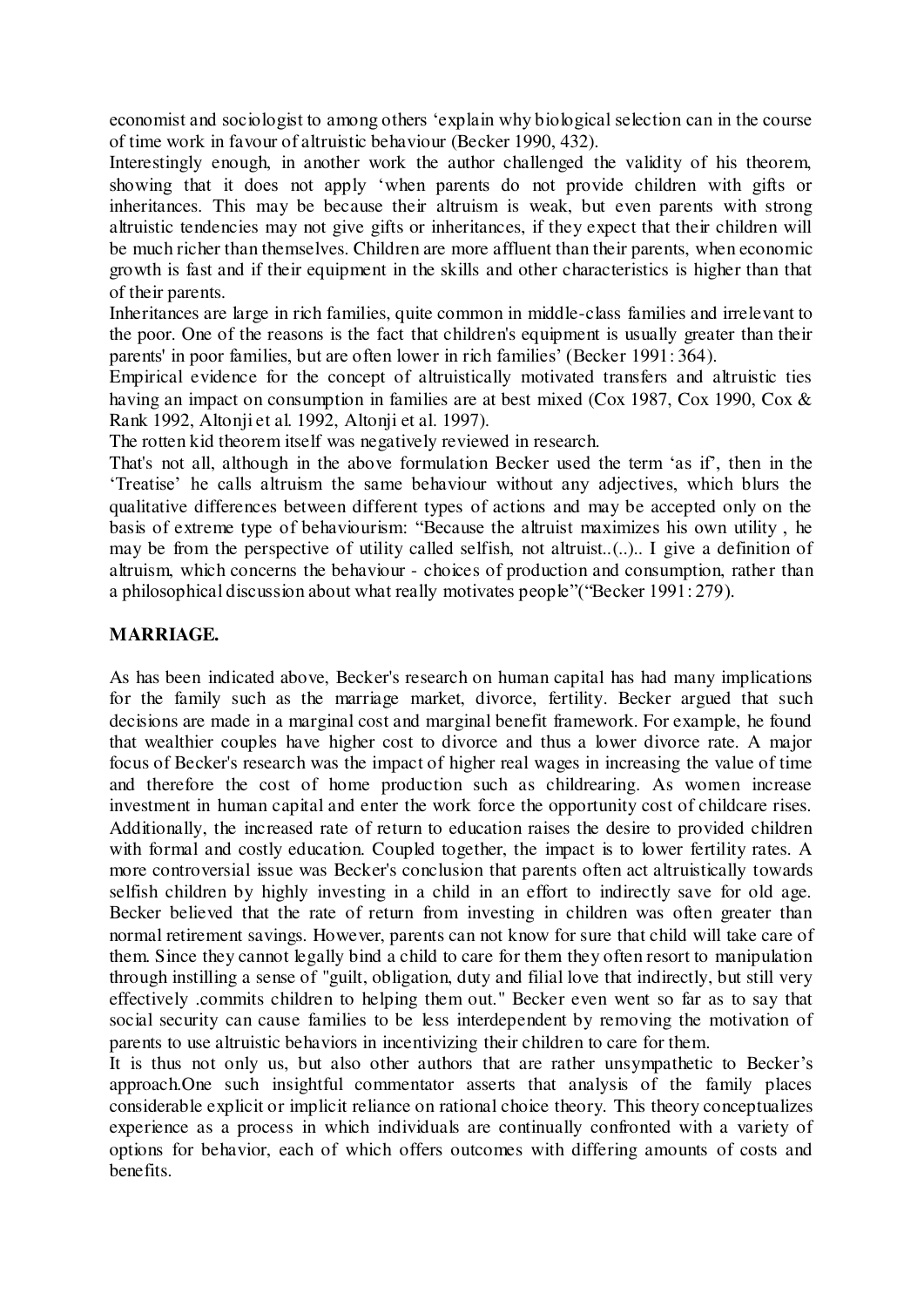An individual's assessment of the relative desirability of these options is determined by her preferences, which are positive or negative valuations of states of affairs that reflect personal desires and values.

The common basis on which this assessment is assumed to proceed is utility, the amount of net satisfaction that each outcome will provide. […]

Economic theorists maintain that "(m)arriage is a relationship of exchange that can be modeled in economic terms even if neither spouse's motives are crassly pecuniary, or indeed pecuniary at all."

Economics characterizes individuals as participants in the "marriage market."

An individual will marry if a cost-benefit analysis indicates that his or her expected utility from doing so will exceed the utility derived from remaining single.

Marriage has the potential to offer superior net benefits because individuals may be able to combine their resources and efforts to produce more nonmarketable household commodities than either individual could produce alone.

In this setting, the term "commodities" includes anything of value - not only financial assets, but also items not conventionally included in economic output, such as the number and quality of children and sexual satisfaction.

Each individual seeks to "choose( ) the mate who maximizes his utility" by assessing potential partners in terms of those attributes that are relevant to productivity in the market and in the household, such as "intelligence, education, health, strength, fecundity, height, personality, (and) religion."

An efficient marriage market will develop "shadow prices" for such traits.

That is, the market will assign imputed values to characteristics that reflect their marginal productivity, thereby signaling the expected gains in utility that will accrue to someone who marries a person with such characteristics. Such a market will match up "superior" persons with one another, since these partnerships will produce the greatest joint output for the individuals involved and for society as a whole.

The optimal sorting in the marriage market occurs when "persons not married to each other could not marry without making at least one of them worse off."

Each individual can be seen as a potential buyer as well as seller of spousal labor - that is, labor that would benefit one's partner in marriage.

Both men and women participate in the market for spousal labor; women demand mate spousal labor and provide female spousal labor, while men demand female spousal labor and provide mate spousal labor. Each person also has a supply of market labor, which may affect the value of the spousal labor that the individual can offer. […]

Men and women who marry therefore maximize their expected utility by entering into a "long-term contract" in which they agree to "produce children, food, and other commodities in a common household." […]

Economic analysis thus generally conceptualizes marriage as a rational joint venture that involves bargaining over and implicit exchange of resources. intrinsic value. the rational choice theory […] treats as the fundamental unit of analysis a discrete individual with a unique set of preferences and values. This individual is regarded as sovereign in the sense that she is the only person deemed competent to determine what is of value to her. Other persons are in no position to criticize the worth of the ends that she has, because "value is created or determined through preference."

Economic analysis therefore represents a "subjectivist and individualist" theory of value that leaves it to each individual to determine by her own lights what aspects of the world are desirable or undesirable.

Becker, Landes, and Michael criticise the "common belief that marital dissolutions are evidence of marital failure that should be avoided if at all possible."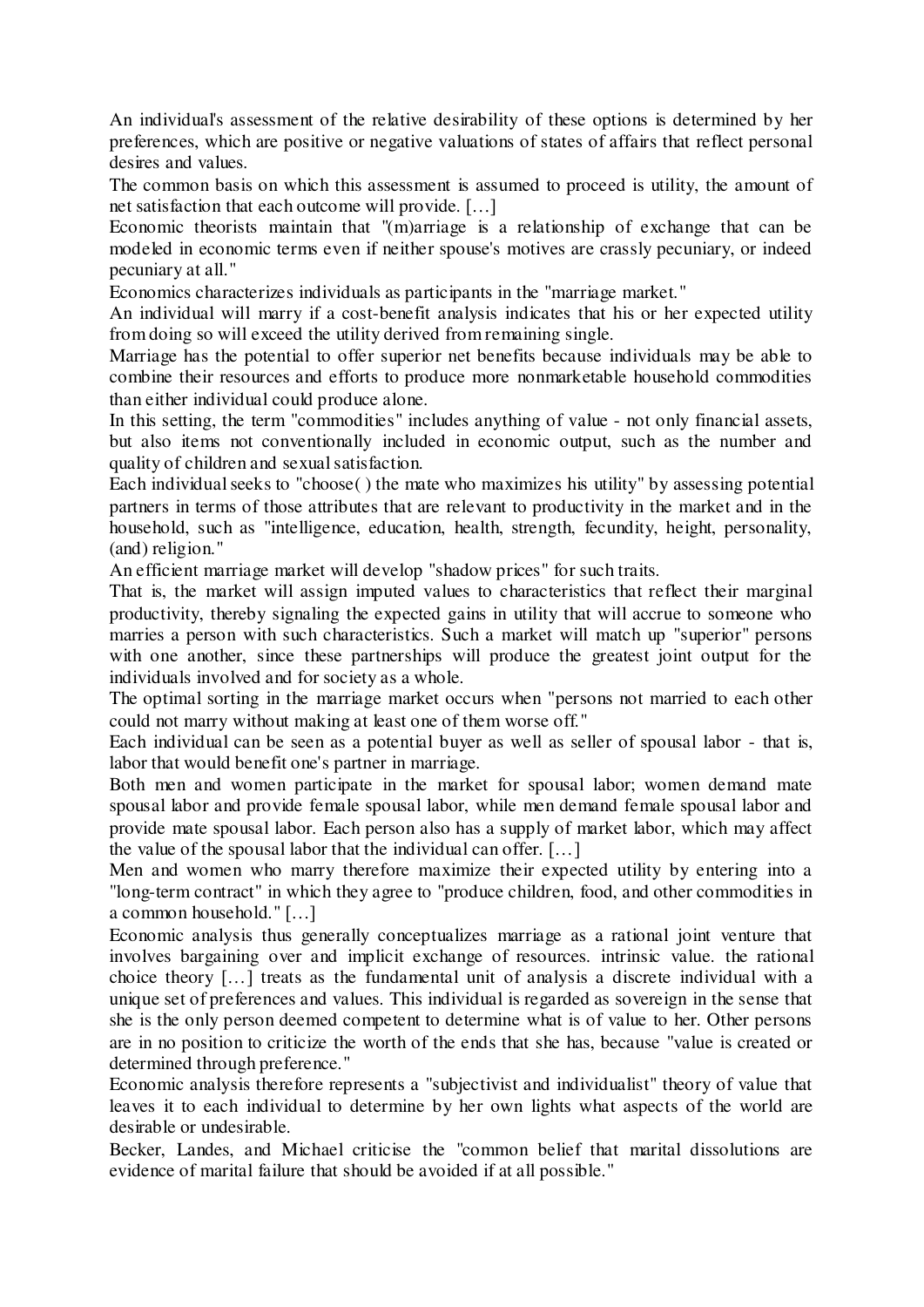Instead, they argue, divorce should be seen simply as a response to new information about the gains from marriage compared to other alternatives.

Similarly, economic theorists emphasize that marriage is not unique but is governed by the same principles that apply to any other long-term contract.

This posture toward marriage and divorce is consistent with the view that allegiance to any attachment ultimately must rest on the individual's belief that it is utility-maximizing, regardless of whatever religious, cultural, or other imperatives have come to be associated with it. Viewing an actual or potential spouse as a source of utility that can be compared with other sources is not a particularly romantic perspective.

It is precisely romanticism, however, that creates the risk of blinding an individual to the fact that an attachment is not actually in his or her best interest. well. the internal stance would seem to offer an account of marriage that is at odds with economic theory. (…) this moment of marriage is characterized by the understanding that one is part of a collective unit to whose welfare one may be committed quite apart from a calculation of individual costs and benefits. Such an orientation is associated with "prosocial" attitudes and behavior such as empathy and CO-operation, which appear to prompt one person to forgo private advantage for the sake of another. Ordinary language, for instance, distinguishes between selfinterested and otherregarding attitudes and commonly draws a distinction between selfish and unselfish behavior. Herbert Margolis' description of the way in which altruism seems to diverge from individual rationality serves also as a general description of the common understanding of a prosocial orientation: a person "could have done better for himself had he chosen to ignore the effect of his choice on others."

Such behavior would appear to be inconsistent with a portrait of persons as individuals inexorably devoted to maximizing their own utility. This raises the question whether economic analysis offers an adequate account of the internal moment of marriage. (…) economic theory purports to accommodate such behavior by emphasizing the ways in which prosocial or other regarding conduct in fact provides individual rewards. One approach maintains the assumption of independent utility functions and narrowly egoistic benefits. It emphasizes the subtle and often intangible rewards that accrue to an individual as a result of altruism or CO-operation, such as social approval, avoidance of guilt, or the satisfaction that comes from doing one's duty. In addition, prosocial conduct may simply reflect enlightened self-interest, in the sense that an individual may anticipate reciprocal assistance and consideration from others in the future. In each instance, the action is self-interested because the discrete individual gains or expects an increase in her own consumption of goods independent of the consumption of any other person.

A second approach is to acknowledge that individuals sometimes have prosocial preferences, so that they gain satisfaction from the happiness of others. In such instances, persons' utility functions may be described as interdependent.

If I am generous to someone for whom I care, I forgo my immediate material self-interest for the sake of the joy that I gain from seeing their pleasure. Helping another therefore is a way of helping myself as well. In sum, economic theory maintains that the various forms of prosocial behavior simply reflect subtle ways in which individuals pursue personal rewards. […]

Recent empirical and theoretical work, however, calls into question the contention that economic theory entirely captures the phenomenon of other regarding behavior. Several experiments in social psychology profess to refute the claim that CO-operation and altruism depend on incentives for some form of egoistic gain, and to establish that individuals are not uniformly attentive to private costs and benefits in all kinds of relationships. These studies suggest that persons sometimes act on the basis of a social identity that goes beyond the discrete individual to include other persons as part of the self. Furthermore, refinement of public goods theory suggests that the concept of interdependent utility functions may not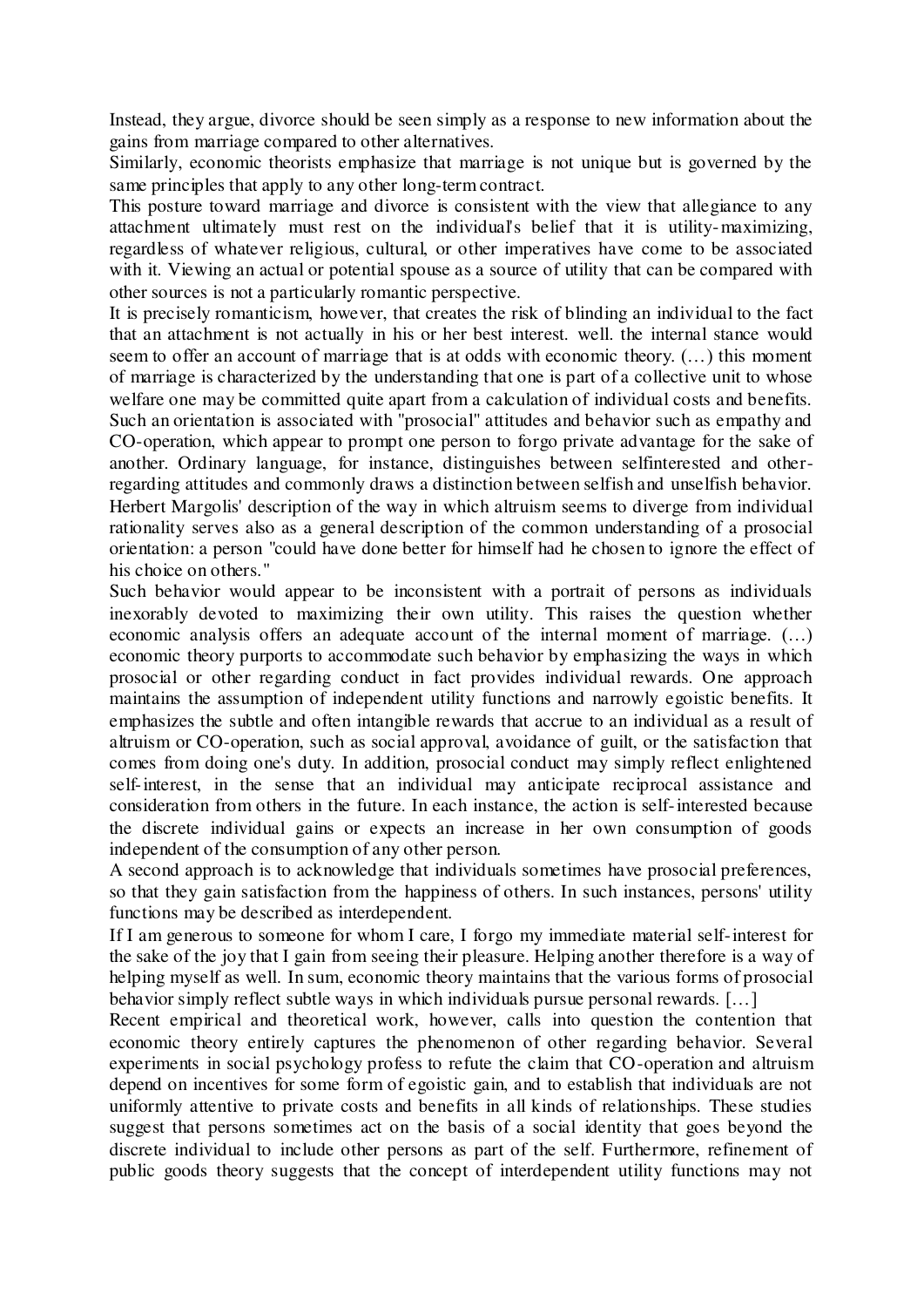adequately capture what occurs when individuals forgo personal advantage for the sake of a larger collective good. This overall body of work thus makes a strong case that people are capable of both self-and other-regarding behavior, that the latter is not easily reducible to the former without a loss in comprehensibility, and that a sufficiently rich theory requires appreciation of both separation and attachment as basic dimensions of social existence.[…] social CO-operation does not arise in a straightforward way directly from the pursuit of individual self-interest. It seems to depend upon the development of individuals into something we call a joint or collective psychological unit. […] First, people in a close relationship make less of a distinction between self and other in allocating resources.

This appears to result from a perception that resources are communal[which of course is a socio-economic explanation but very different from thestandard one discussed earlierreferring again to common property – note:J. T.] , rather than from an expectation that generosity will be directly reciprocated.

Second, a participant in such a relationship tends to adopt much of the perspective of the other, so that observations of events by partners tend to move toward congruence.

Third, research indicates that persons in close relationships tend to identify with and attribute to themselves the characteristics of the other.

These findings indicate that inclusion of the other in the self influences the ways in which persons both process information and select behavior. […] Persons oriented to a communal relationship with a person are less likely to keep track of that person's inputs into a joint task for which a reward will be provided than are persons who seek an exchange relationship with that person.

When one person provides a benefit to a subject in an experiment after the subject previously helped that person, this action decreases the attraction of the subject to the person when the subject seeks a communal relationship with her. (Regan 1999)

## **SOCIAL CAPITAL.**

Becker has also been in the vanguard in deploying the notion of social capital. Why is this? The answer is that social capital allows Becker to accommodate an even wider range of economic and social phenomena whilst retaining a continuing commitment to methodological individualism or economic rationality.

In effect, social capital becomes a catch-all for anything that improves life but that has not already been covered by those elements of personal capital that provide the starting point for understanding capital. (2001).

Regarding the category currently being discussed, while in the work of authors such as Pierre Bourdieu and James Coleman, the concept of social capital related, more or less strictly, to the benefits or, in the language of Weber, economic chances of others arising from the participation of an individual in a certain type of relationship or social collectivities in the pen of Robert Putnam's social capital became more of a characteristic of whole groups and even nations. However, as aptly noted by Alejandro Portes and Patricia Landolt (1996), collective social capital cannot simply be the sum of individual social capitals. If social capital it to be a resource generated by a network of social relationships, then the resources 1 For example, the proponents of the category 'capital of trust' Risto Harisalo and Ensio Miettinen entirely mistakenly attribute Marx with the view according to which the accumulation of capital will inevitably lead to the impoverishment of the living conditions of working people. received by certain individuals must be achieved at the expense of other individuals. Long before Schumpeter talked about creative destruction, Marx emphasized with awe the achievements of modern bourgeois, however, not ignoring the negative aspects of the overwhelming power of capital.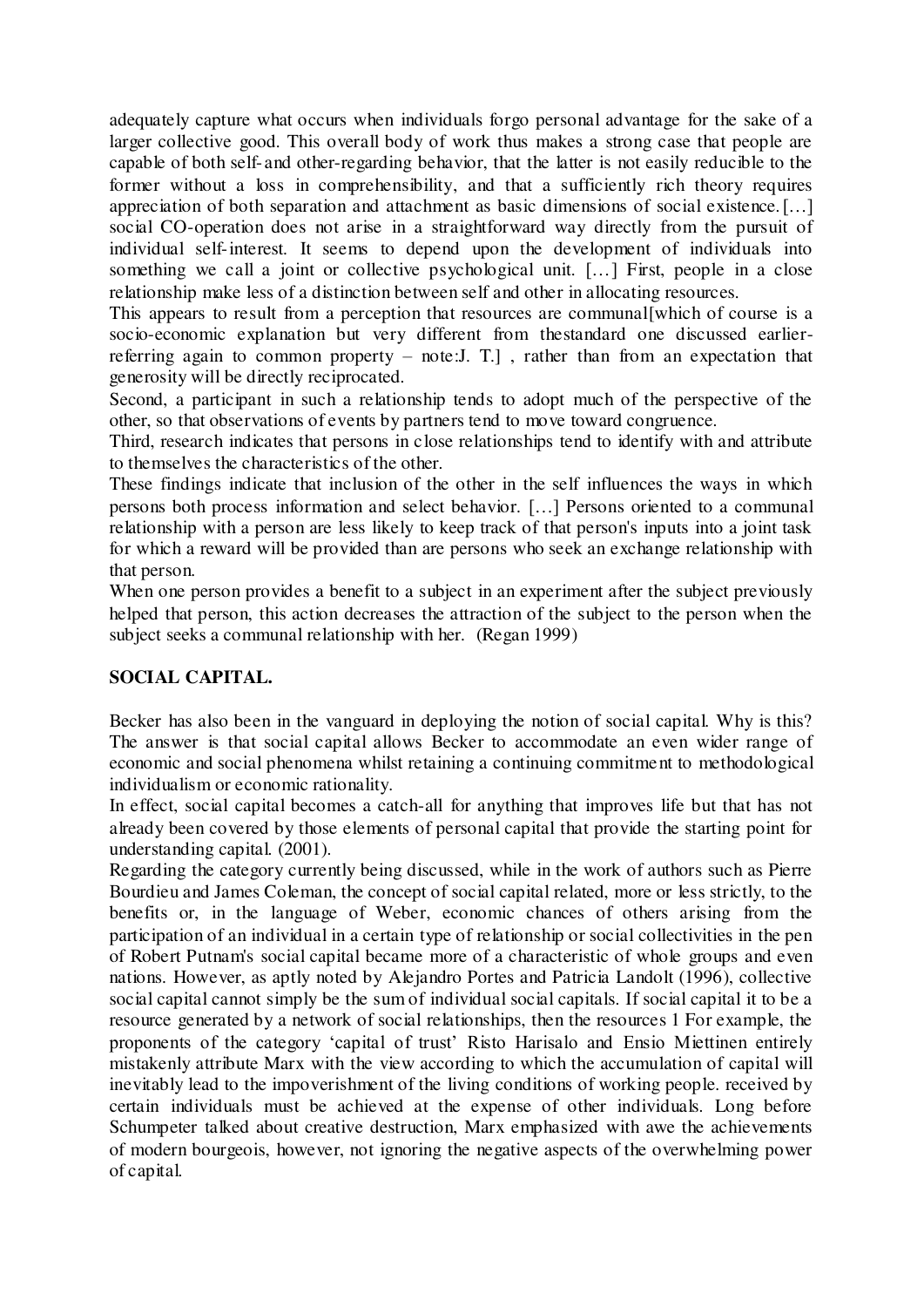Meanwhile, modern proponents of the category of social capital do not remain faithful to this dialectical approach, emphasizing only the positive results of social ties, whose inclusiveness for some means exclusiveness for others.

Another weakness of the concept, related to the lack of clarity as to what in reality is capital is the wrong association of sources of social capital with the benefits it would bring. This leads to circular reasoning, as the presence of social capital is often derived on the basis of existence of benefits gained by an individual or a group. And so for instance, in the example suggested by Portes and Landolt a student who earns money for school fees thanks to parents or relatives is regarded as the holder of social capital. Such a conclusion does not include, however, the existence of less fortunate classmates than our student that can also count on support from sympathetic family, although not having sufficient means to make such expenditures.

Some other logical and methodological errors can be discovered in several quantitative studies on social capital. These claim to show that social capital (trust, civic norms, etc. in civil society) is associated positively with income and income equality-see Knack and Keefer's (1997) study of a sample of twenty-nine market economies-and with poverty reduction in Indian states, for which see Morris (1998). Social capital is associated negatively with infant mortality and income inequality in thirty-nine US states (Kawachi et al., 1997). World Bank researchers assert that the social capital of rural households-social capital understood as networks and associations-is positively and causally associated with household expenditures and welfare in African and Latin American countries (Grootaert et al., 2002; Grootaert  $\&$  Narayan, 2004). The aforementioned studies, however, "tend to equate correlation with causation. It is also possible that when social capital is treated as one factor operating along with many others-and especially with class-related factors such as the strength of working-class power-it may have weak association with its purported social outcomes. A study of health and social capital in sixteen wealthy countries suggests this to be the case (Muntaner et al., 2002). Besides, there is also the possibility that both social capital and its supposed effects (e.g. economic growth) are a result of a third factor, such as state intervention or specific class relations"(Das 2006). This fallacy is not accidental  $-$  social capital writers almost unanimously tend to overlook or marginalise the class societal structure. More specifically, they refer to it, but in their own, perverted way since, as the exponents of other purported, excluding economic, forms of capital,they by definition endow with it all social classes, a possible difference lying only in its size in particular class cases. It is rather boring to be forced to reiterate that the owners of sole labour power in no way cannot be compared, or, worse still, equated with the owners of industrial, financial, , commercial, transportation, service or money capital, that is, the only genuine forms of capital. Of course, it is theoretically possible for a worker to inherit a large sum of money which, put in the bank, brings him income so substantial that it becomes for him the main source of the means of subsistence, more important than his or her wage. In such case, however, we are dealing with a mixed class: both capitalist and employee class.

It might seem that the above-mentioned "class gap" in the literature on social capital is somewhat mitigated by the fact that "in the literature, there is a discussion of poor people. But even in this discussion, in which social capital is said to be the 'capital' of the poor (2) (World Bank, 2001), the class character of social capital is not examined. There are at least two reasons for this neglect. For one thing, the class character of the poor themselves is usually left out: the fact that the poor generally belong to classes-wage-earning and semi-proletarian classes-whose material interests are in conflict with the classes having ownership/control over resources (Wright, 1995) tends not be considered. In addition, social-capital scholars often assume that as the social capital of society develops, the poor will benefit-and indeed, that